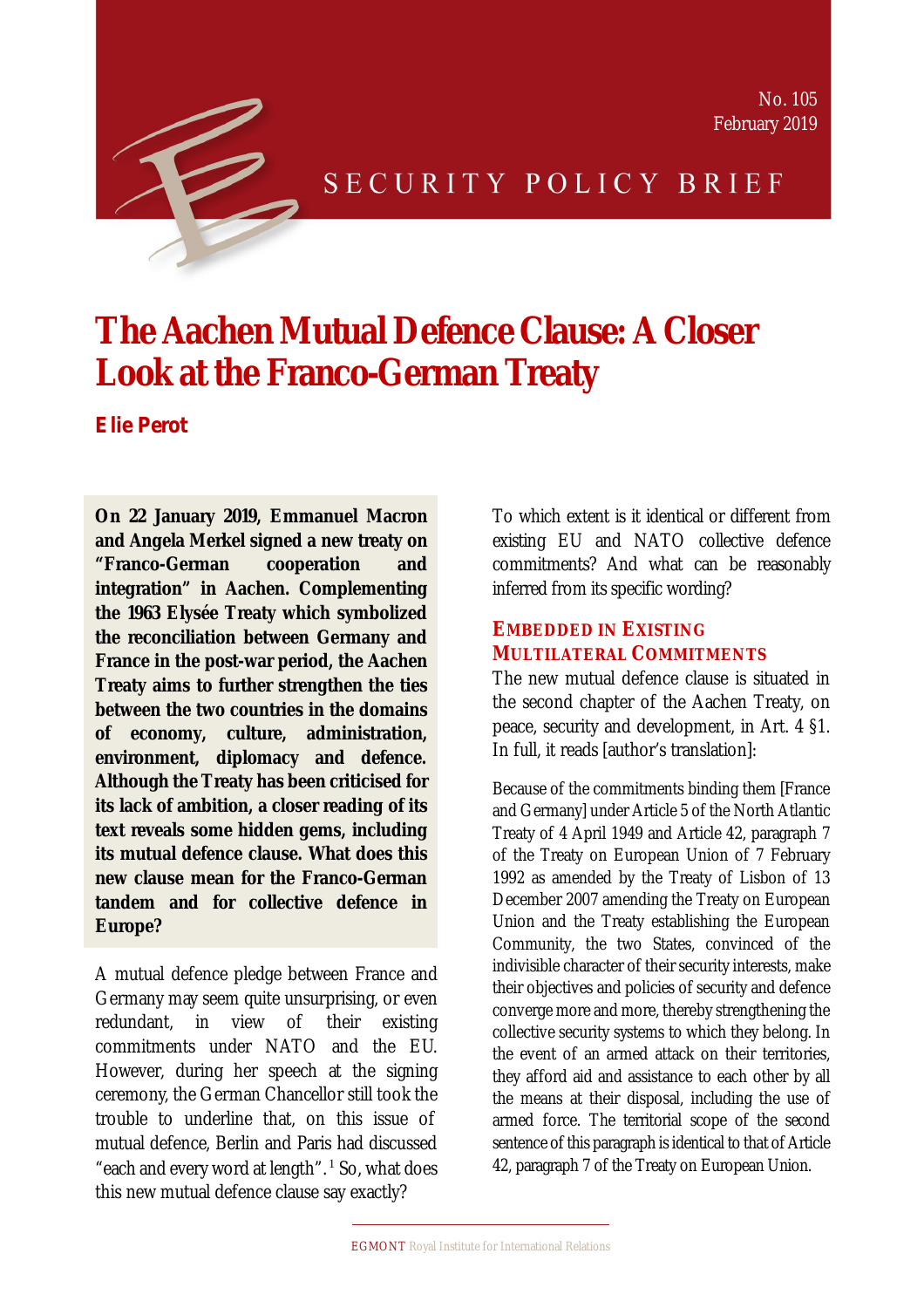First and foremost among the original features of the mutual defence clause is the reference to the existing commitments that bind Germany and France in terms of collective defence: Art. 5 of the Washington Treaty and Art. 42.7 of the Treaty on European Union. This is not completely unprecedented for a mutual defence clause. Art. 42.7 TEU, for example, recognizes the political importance of NATO as it explains that "[c]ommitments and cooperation in this area [collective defence] shall be consistent with commitments under the North Atlantic Treaty Organisation, which, for those States which are members of it, remains the foundation of their collective defence and the forum for its implementation".

What is striking in the Aachen Treaty is in fact the absence of this "mantra" acknowledging the centrality of NATO for collective defence. $2$ This can be regarded as quite a significant diplomatic signal, especially from Berlin. One should not forget that in 1963 the Bundestag when ratifying the Elysée Treaty added a preamble which underlined that "collective defence within the framework of the North Atlantic Treaty Organization and the integration of the armed forces of those states bound together in this alliance" remained one of the main goals of the Federal Republic, an addition which felt like a betrayal to de Gaulle, who entertained hopes of Europe emerging as a third force between the US and the USSR. $3$ 

Today, the Aachen mutual defence clause recalls existing EU and NATO commitments in order to underline that these compel Germany and France to move towards the same destination in the realm of security and defence. The clause speaks of a convergence in terms of "objectives" and in terms of "policies", referring to two related but distinct issues. Convergence in terms of "objectives" can be read as a reference to the well-known problem of establishing a common threat perception within and between the FU and NATO. While

some EU and/or NATO countries have been more preoccupied by Russia and the eastern flank of the Euro-Atlantic space, others had their eyes mostly on the southern flank: the Sahel, the Middle-East, and the fight against terrorism. This is linked to the second issue, because different objectives will lead to different policies: prioritising territorial defence (for the east) or power projection and expeditionary forces (for the south). At the same time, the two issues are not always entirely connected: French and German security and defence policies are also the products of different strategic cultures, in particular concerning the readiness to use force. They also face different institutional constraints, as the use of force by the executive is under much more stringent oversight by the legislature in Germany than in France.

The new mutual defence clause props up this goal of convergence with the argument that the security interests of the two countries have an "indivisible character". This political formula recalls the preamble of one of the two bilateral treaties signed at Lancaster House in 2010 between France and the United Kingdom about cooperation on security and defence, including on nuclear weapons. This treaty states that London and Paris "[do] not see situations arising in which the vital interests of either Party could be threatened without the vital interests of the other also being threatened". The idea of a commonality of interest among European countries has in fact been a recurring theme in French nuclear doctrine. France has repeatedly asserted that an attack against another EU Member State could put at risk French vital interests, potentially entailing a nuclear response.<sup>5</sup> But a nuance here is that the Aachen defence clause does not mention *vital* but only "security interests", which could be interpreted as a persisting timidity when it comes to explicit references to nuclear deterrence within the Franco-German relationship.<sup>6</sup>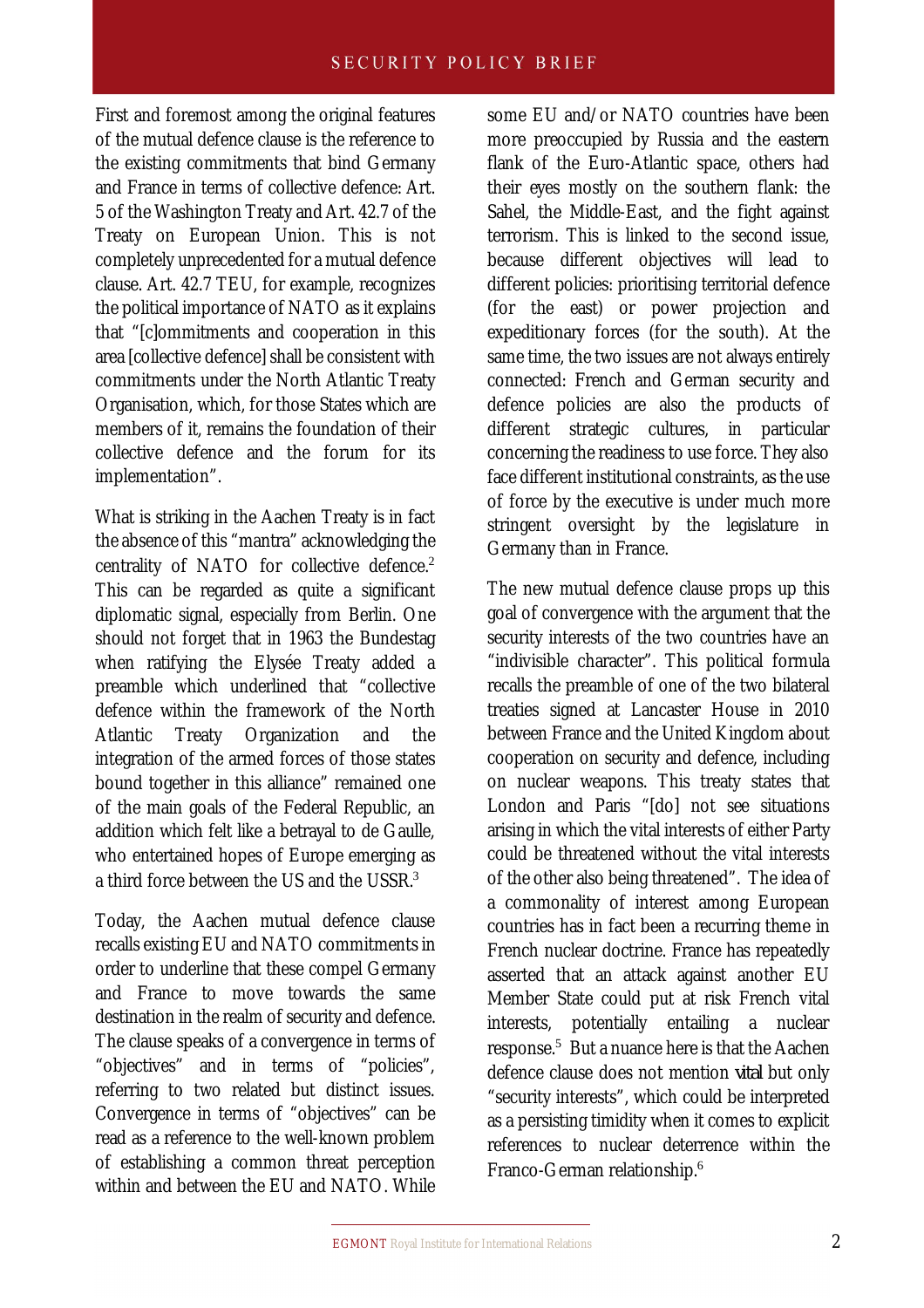Finally, the clause asserts that the convergence between France and Germany, based on indivisible security interests, would contribute to reinforcing their existing systems of collective defence, i.e. the EU and NATO. This affirmation can be read as a way to forestall potential criticism. Stressing that Franco-German convergence will buttress the collective defence systems to which they belong is a signal addressed to other EU and NATO partners emphasizing that, by their further bilateral *rapprochement*, Germany and France are not looking for a substitute to the protection afforded by both organizations. At the same time, it must be recognized that such a signal remains difficult to square with Merkel's and Macron's previous statements about the uncertainties surrounding the US commitment to Europe and NATO, especially under the Trump presidency, and on the need for Europeans to hedge against those uncertainties.

#### **A REVIVAL OF THE BRUSSELS TREATY?**

If the first sentence of the mutual defence clause analysed above is first and foremost of a political nature, the second one adopts a more legal terminology. This second sentence is the real core of the mutual defence clause. The words used are not without importance, of course: "[i]n the event of an armed attack on their territories, [France and Germany] shall afford aid and assistance to each other by all the means at their disposal, including the use of armed force". This appears to be a composite wording, drawing on the strongest elements of Art. 5 NATO and Art.42.7 TEU, which can also be interpreted as a revival of the formulation of Art.5 of the now defunct 1954 Modified Brussels Treaty.

First, the Aachen clause, Art. 5 NATO and Art. 42.7 TEU share the exact same cause of activation. The Aachen treaty can be triggered in case of an "armed attack" ("*agression armée*" in French, "*bewaffneter Angriff*" in German). Likewise, Art. 5 NATO and Art. 42.7 TEU can be triggered respectively by an "armed attack"

and an "armed aggression", which are strictly equivalent concepts from the legal point of view as indicated by the explicit reference made in both clauses to Article 51 of the UN Charter on the right of individual or collective self-defence. Indeed, the only distinction between Art. 5 NATO and Art. 42.7 TEU on the one side, and the Aachen defence clause on the other, is that the latter does not explicitly mention the UN Charter (an absence with no real consequences, however).

The wording of the Aachen mutual defence clause should rather attract our attention on another point: the binding character of its provisions. The Aachen clause states that Germany and France "afford aid and assistance to each other by all the means at their disposal". Those are significantly more muscular terms than Art. 5 NATO, according to which each party only has to take "such action as it deems necessary", which leaves a significant margin of discretion in terms of the assistance effectively provided. The terminology of the Aachen defence clause is much closer to Art. 42.7 TEU, which provides for "an obligation of aid and assistance by all the means in [the Member States'] power". But there also is a relatively important difference between Art. 42.7 TEU and the Aachen defence clause. Although the EU mutual defence clause creates a powerful obligation of aid and assistance, a caveat is immediately introduced: "This shall not prejudice the specific character of the security and defence policy of certain Member States". The possibility is thus created to modulate the aid and assistance provided, even in case of a successful activation of Art.42.7 TEU. The Aachen Treaty does not contain any such caveat.

The Aachen treaty directly borrows language from NATO's Art. 5 on another point, however. The Aachen and the Washington treaties both specify that armed force figures among the possible means to be used in response to an armed attack – something which is not explicitly stated, on the contrary, in the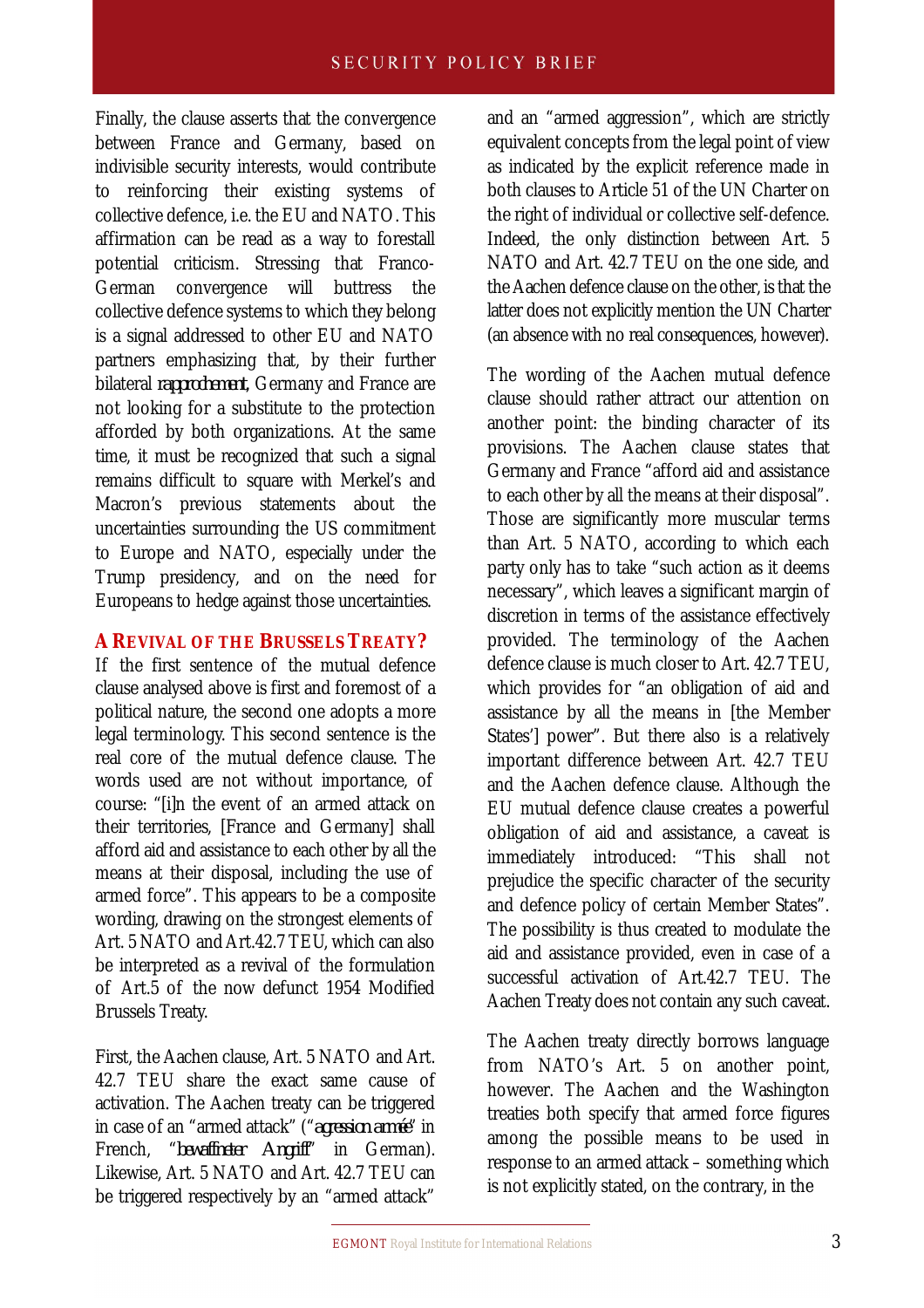EU mutual assistance clause. That being said, it should be noted that the use of armed force does remain a possibility in the framework of Art. 42.7 TEU. In fact, a 2017 report from the Bundestag underlined that nothing prevented the use of British or French nuclear weapons in response to the activation of the EU mutual assistance clause.<sup>7</sup> The difference is that this is only implicitly contained in the wording: EU Member States have an obligation to respond to an armed aggression "by all the means in their power", which, by deduction, includes the use of force. The only clear benefit of explicitly mentioning the use of armed force is to remove any doubt, if ever there had been any, about the potential military implications, and thus to convey a more vigorous message than Art. 42.7 TEU.

The phrasing of the Aachen mutual defence clause can therefore be seen as a hybrid between Art. 5 NATO and Art. 42.7 TEU, drawing on the strongest elements of both clauses. But the Aachen mutual defence clause could equally be considered as something of a revival, in a bilateral setting, of the Modified Brussels Treaty, terminated in 2011. Its Art. 5 provided that:

If any of the High Contracting Parties should be the object of an armed attack in Europe, the other High Contracting Parties will, in accordance with the provisions of Article 51 of the Charter of the United Nations, afford the Party so attacked all the military and other aid and assistance in their power.

The Aachen Treaty largely replicates the robust language of the Modified Brussels Treaty as both treaties use clearly binding language and, at the same time, explicitly mention the possibility of the use of force in response to an armed attack.

## **TERRITORIAL SCOPE AND ASYMMETRIC IMPLICATIONS FOR FRANCE AND GERMANY**

The armed attack triggering the Aachen defence clause has to take place on the territories of either France or Germany. The third sentence of the Aachen defence clause defines the territorial scope more precisely: "The territorial scope of the second sentence of this paragraph is identical to that of Article 42, paragraph 7 of the Treaty on European Union". What does this Delphic reference mean exactly?

The negotiators of the Aachen Treaty may have worried that the clause, by referring both to Art. 5 NATO and to Art. 42.7 TEU, might induce uncertainty about which "territories" are effectively protected under the new treaty. This would be a legitimate concern as the territorial scope of the NATO and EU clauses are indeed not exactly the same.

According to Art. 6 of the Washington Treaty, NATO's mutual defence clause can be invoked if an armed attack takes place on the territory of an ally in Europe or in North America, but not beyond those areas. NATO's clause can also be triggered if the attack occurs against the forces of an ally which would be operating on or above the North Atlantic Ocean or the Mediterranean Sea. Consequently, this means that most of the overseas territories of the European allies are not in fact covered by Art. 5, because they are situated outside the North Atlantic area. The reason behind this is that, originally, the Washington Treaty was purposely designed not to include the European colonial holdings within its scope.

Some territories excluded from the scope of NATO's Art. 5 may however fall within the territorial scope of Art. 42.7 TEU. The EU mutual assistance clause can be activated "[i]f a Member State is the victim of armed aggression *on its territory*". This means any part of the territory of an EU Member State, including those situated outside of the European continent. This nevertheless raises a delicate legal point about which of the EU Member States' overseas territories are effectively covered, a thorny issue which remains concealed in the sibylline formulation adopted by the Aachen clause.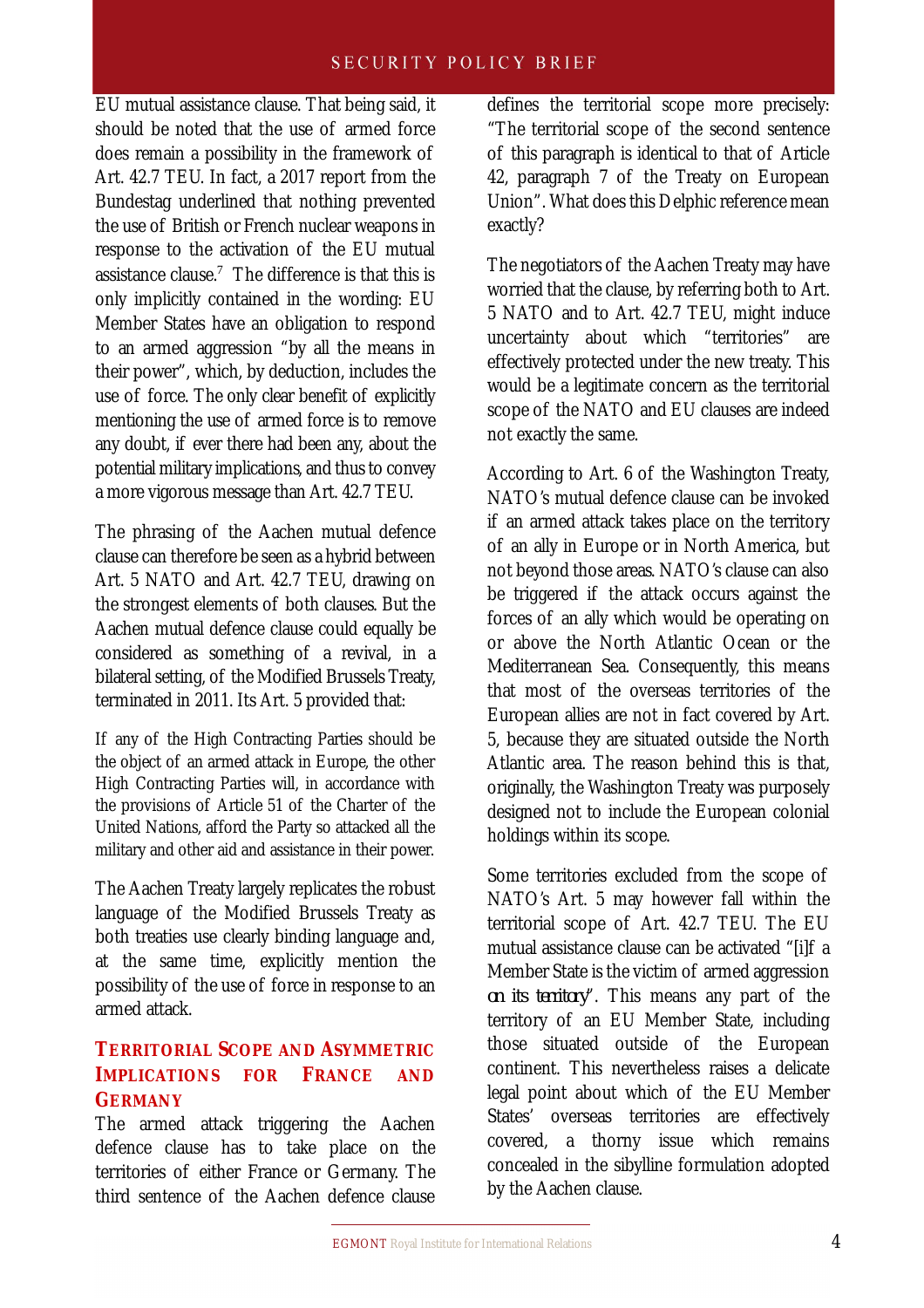In the EU treaties, a distinction is made between Outermost Regions (OMR), to which EU law applies (with some exceptions) although they are situated outside the European mainland (Art. 349 TFEU), and Overseas Countries and Territories (OCT), which are not part of EU territory (Art. 198-204 TFEU). Therefore, it could be argued that the EU mutual assistance clause covers only the portion of a Member State's territory that is part of the EU, including OMRs but excluding OCTs. This is an interpretation in the broader context of the EU treaties, which might go somewhat against a literal reading of Art. 42.7 TEU itself, which does not give any clear indication on this issue. It could indeed also be argued, on the contrary, that it does not follow automatically from the fact that EU law does not apply to OCTs that an aggression occurring there cannot create an obligation of aid and assistance among EU Member States.

How does this play out in the context of the Aachen clause? The implications are clearly asymmetrical for France and Germany. As the entirety of the territory of modern Germany is situated on the European mainland, whether the territorial scope of the Aachen clause is identical to that of Art. 42.7 TEU or Art. 5 NATO does not make any difference. By contrast, referring to Art. 42.7 TEU rather than Art.5 NATO enables France to include its overseas territories in the scope of the Aachen defence clause. In terms of its OMRs, the Aachen clause thus certainly covers French Guyana as well as the Martinique, Réunion, Mayotte and Saint-Martin islands. If its OCTs were included too, the Aachen clause would then also cover New Caledonia and its dependencies, French Polynesia, French Southern and Antarctic territories, Wallis and Futuna islands, Saint Pierre and Miquelon as well as Saint-Barthélemy.<sup>9</sup>

These precisions on the exact delimitation of

These precisions on the exact delimitation of the territorial scope of the Aachen clause may appear as irrelevant or pedantic, but one should keep in mind (like the negotiators of the Aachen Treaty perhaps) that the possibility of an armed attack against those territories cannot be totally excluded. In fact, the repetition today of the scenario of the 1982 Falklands War would raise those very questions about the precise territorial scope of the EU mutual assistance clause (until Brexit, of course, in this specific example).

# **CONCLUSION: A "***BILATERALIZATION***" OF COLLECTIVE DEFENCE IN EUROPE?**

There is much to be gained from reading between the lines of the Aachen mutual defence clause. Behind its terse formulation, the new clause conceals a series of subtle and sometimes rather consequential diplomatic moves. Indeed, although the Aachen clause mentions NATO and EU commitments in the field of collective defence, it omits recognizing the former as the principal framework for its implementation. And though the Aachen clause draws on Art. 5 NATO and Art. 42.7 TEU, it goes beyond them as it contains both a strongly binding terminology and an explicit reference to the use of armed force, recalling the unequivocal language of the defunct Brussels Treaty. Finally, although the territorial scope of the Aachen clause is identical to the one of Art. 42.7 TEU, this in fact confirms that Franco-German solidarity is valid not only within the geographical confines of the European continent but also beyond them. In sum, the Aachen mutual defence clause reflects the new Franco-German treaty as a whole: not a groundbreaking diplomatic act, but not a trivial one either, it is as an additional insurance against gathering storms on the international stage.

The question nonetheless remains whether the adoption of a bilateral defence clause will truly serve the interests not only of Paris and Berlin but also those of their broader collective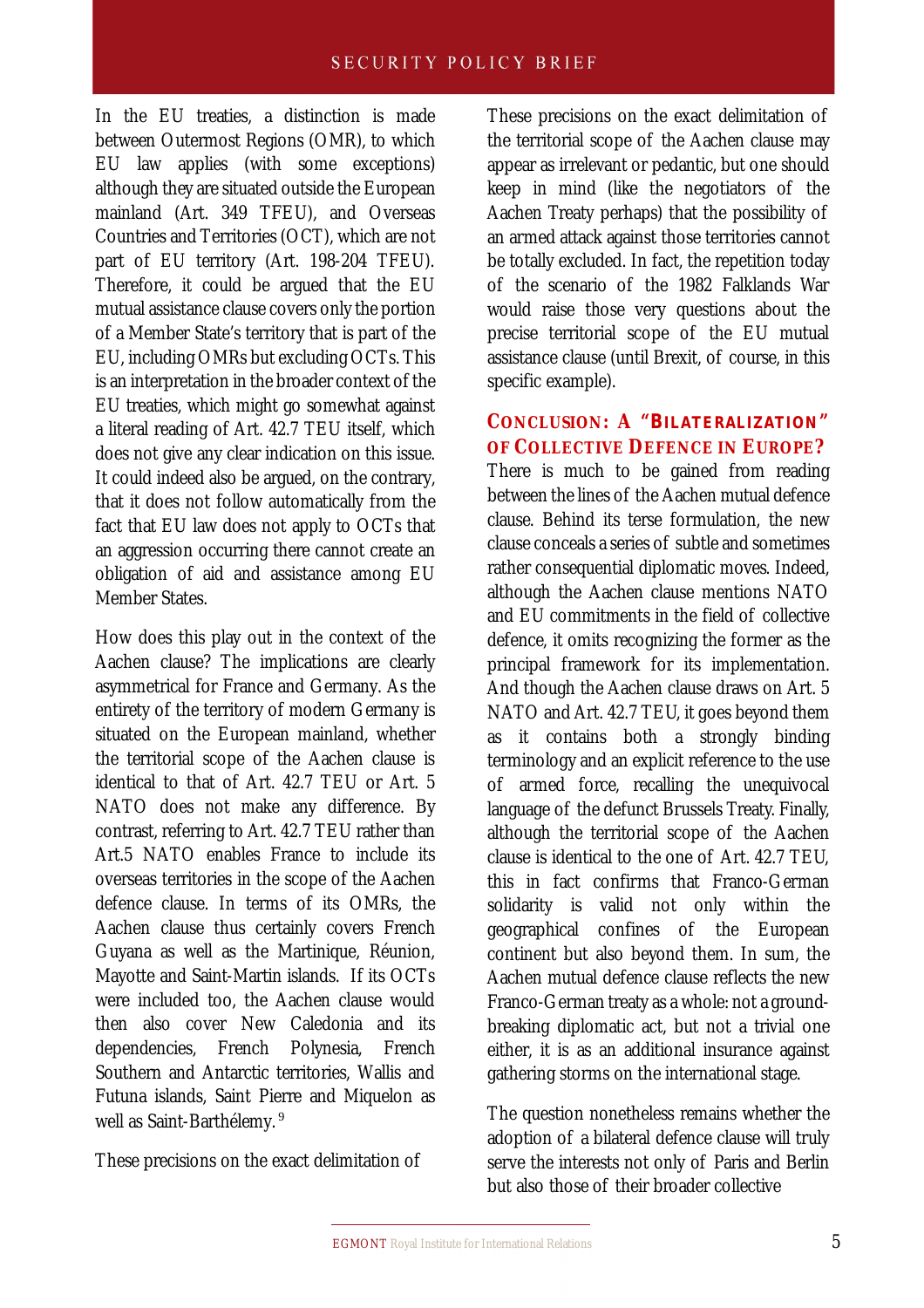#### **SECURITY POLICY BRIEF**

defence systems, as the Aachen Treaty seems to suggest. True, as has often been the case in the history of the European project, the Franco-German initiative might build up momentum for a bottom-up process, eventually leading all Europeans to give more substance to multilateral commitments such as Art. 42.7 TEU and European defence in general. But, at the same time, should one not worry that the Aachen Treaty might also compel other European capitals to look for bilateral reassurances for themselves? To push it even further, should one fear the spectre of a "bilateralization" of collective defence in Europe?<sup>10</sup> It would be a tragic irony, indeed, if this were to be the ultimate historical significance of the Aachen Treaty and of its mutual defence clause.

**Elie Perot is a PhD candidate at the Institute for European Studies (IES) of the Vrije Universiteit Brussel (VUB). He obtained a Master in Public Affairs from Sciences Po Paris and a M.A. in European Political and Administrative Studies from the College of Europe, Bruges. His research focuses on European security issues, collective defence and the responses of the Euro-Atlantic community to the Ukraine crisis. The author would like to thank Sven Biscop for his valuable comments on this paper.**

#### **ENDNOTES**

<sup>1</sup> Angela Merkel, Speech at the signing of the Treaty between the Federal Republic of Germany and the French Republic on German-French Cooperation and Integration, Aachen, 22 January 2019. Available at: https://www.bundeskanzlerin.de/bkin-en/news/speech-by-federal-chancellor-dr-angela-merkel-at-thesigning-of-the-treaty-between-the-federal-republic-of-germany-and-the-french-republic-on-franco-germancooperation-and-integration-in-aachen-on-22-january-2019-1572746.

 $2$  Such a type of formula is nearly always present in EU documents whenever collective defence is touched upon. For instance, the 2016 EU Global Strategy equally asserts that "[w]hen it comes to collective defence, NATO remains the primary framework for most Member States".

<sup>3</sup> And, to add insult to the injury made to Gaullist sensitivities, the German Bundestag, in this preamble, also called for the United Kingdom to join the European Communities. But de Gaulle's ills were also largely of his own making: three days before the signing of the Elysée Treaty he had publicly rejected the candidacy of the UK to the European Communities as well as refused to join the Nassau nuclear agreements which, overall, had conveyed the impression that the Franco-German Treaty had an anti-Anglo-Saxon bent. See: Soutou Georges-Henri, "L'émergence du couple franco-allemand : un mariage de raison", Politique étrangère, no.4, 2012, p.732.

<sup>4</sup> Treaty between the United Kingdom of Great Britain and Northern Ireland and the French Republic for Defence and Security Co-operation, 2 November 2010, Preamble, sixth recital. The formula appeared earlier in the 1995 UK-France joint declaration on nuclear cooperation, London, 30 October.

<sup>5</sup> Jacques Chirac, Speech on France's defence policy, Paris, 8 June 2001. Available in French at: http://discours.vie-publique.fr/notices/017000120.html. François Hollande, Speech on the nuclear deterrent, Istres, 19 February 2015. Available in English at: https://cd-geneve.delegfrance.org/Nuclear-weaponsstatement-of-Mr-Francois-Hollande-in-Istres-on-the-19th-of. On this issue, see: Bruno Tertrais, French nuclear deterrence policy, forces and future, Fondation pour la Recherche Stratégique (FRS), January 2019, pp.46-50. Available at: https://www.frstrategie.org/web/documents/publications/recherches-etdocuments/2019/201901.pdf.